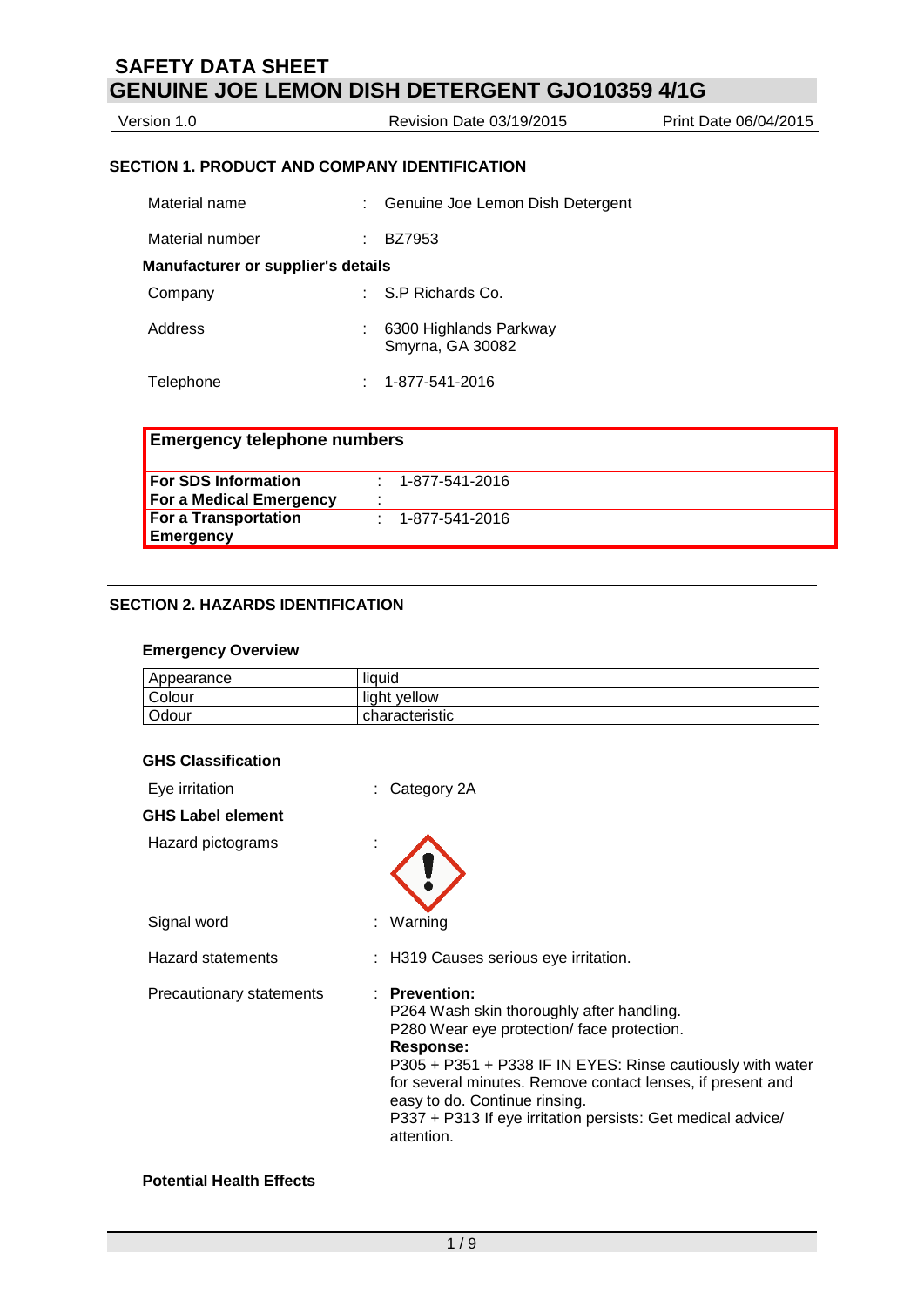| Version 1.0             | Revision Date 03/19/2015                                                                                                                                      | Print Date 06/04/2015 |
|-------------------------|---------------------------------------------------------------------------------------------------------------------------------------------------------------|-----------------------|
| <b>Carcinogenicity:</b> |                                                                                                                                                               |                       |
| <b>IARC</b>             | No component of this product present at levels greater than or<br>equal to 0.1% is identified as probable, possible or confirmed<br>human carcinogen by IARC. |                       |
| <b>ACGIH</b>            | No component of this product present at levels greater than or<br>equal to 0.1% is identified as a carcinogen or potential<br>carcinogen by ACGIH.            |                       |
| <b>OSHA</b>             | No component of this product present at levels greater than or<br>equal to 0.1% is identified as a carcinogen or potential<br>carcinogen by OSHA.             |                       |
| <b>NTP</b>              | No component of this product present at levels greater than or<br>equal to 0.1% is identified as a known or anticipated carcinogen<br>by NTP.                 |                       |

### **SECTION 3. COMPOSITION/INFORMATION ON INGREDIENTS**

Substance / Mixture : Mixture

## **Hazardous components**

| l Chemical Name                                                           | CAS-No.    | Concentration [%]  |
|---------------------------------------------------------------------------|------------|--------------------|
| Sulfonic acids, C14-16-alkane hydroxy and C14-<br>16-alkene, sodium salts | 68439-57-6 | $\ge -1.5$         |
| ammonium chloride                                                         | 12125-02-9 | $\vert \ge 1 - 5$  |
| dodecyldimethylamine oxide                                                | 1643-20-5  | $\vert$ >= 1 - < 5 |

## **SECTION 4. FIRST AID MEASURES**

| General advice          | : Move out of dangerous area.<br>Show this safety data sheet to the doctor in attendance.<br>Do not leave the victim unattended.                                                                                                   |
|-------------------------|------------------------------------------------------------------------------------------------------------------------------------------------------------------------------------------------------------------------------------|
| If inhaled              | : If unconscious place in recovery position and seek medical<br>advice.<br>Consult a physician after significant exposure.                                                                                                         |
| In case of skin contact | : If on skin, rinse well with water.<br>If on clothes, remove clothes.<br>Wash off immediately with plenty of water for at least 15<br>minutes.                                                                                    |
| In case of eye contact  | : Rinse immediately with plenty of water for at least 15 minutes.<br>Remove contact lenses.<br>Protect unharmed eye.<br>Keep eye wide open while rinsing.<br>If eye irritation persists, consult a specialist.                     |
| If swallowed            | : Keep respiratory tract clear.<br>DO NOT induce vomiting unless directed to do so by a<br>physician or poison control center.<br>Never give anything by mouth to an unconscious person.<br>If symptoms persist, call a physician. |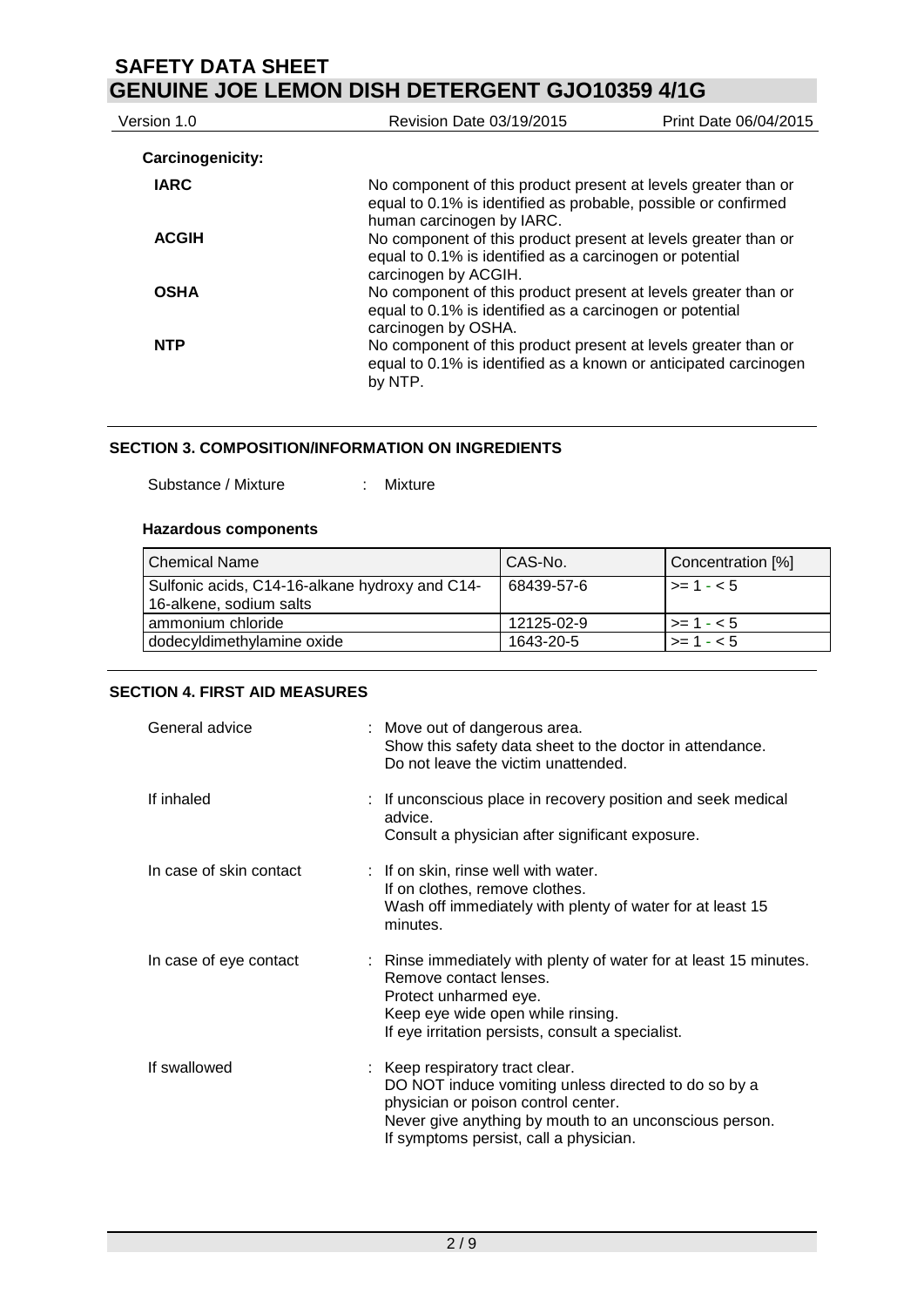Version 1.0 Revision Date 03/19/2015 Print Date 06/04/2015

#### **SECTION 5. FIREFIGHTING MEASURES**

| Suitable extinguishing media                     | : Alcohol-resistant foam<br>Carbon dioxide (CO2)<br>Dry chemical<br>Water spray jet                                                                    |
|--------------------------------------------------|--------------------------------------------------------------------------------------------------------------------------------------------------------|
| Unsuitable extinguishing<br>media                | : High volume water jet                                                                                                                                |
| Specific hazards during<br>firefighting          | : Do not allow run-off from fire fighting to enter drains or water<br>courses.                                                                         |
| Hazardous combustion<br>products                 | : Carbon dioxide (CO2)<br>Carbon monoxide<br>Sulphur oxides<br>Smoke                                                                                   |
| Specific extinguishing<br>methods                | : Use extinguishing measures that are appropriate to local<br>circumstances and the surrounding environment.                                           |
| Further information                              | : Standard procedure for chemical fires.<br>Use extinguishing measures that are appropriate to local<br>circumstances and the surrounding environment. |
| Special protective equipment<br>for firefighters | : Wear self-contained breathing apparatus for firefighting if<br>necessary.                                                                            |

### **SECTION 6. ACCIDENTAL RELEASE MEASURES**

| Personal precautions,<br>protective equipment and<br>emergency procedures | : Use personal protective equipment.                                                                                                                                                         |
|---------------------------------------------------------------------------|----------------------------------------------------------------------------------------------------------------------------------------------------------------------------------------------|
| Environmental precautions                                                 | : Prevent product from entering drains.<br>Prevent further leakage or spillage if safe to do so.<br>If the product contaminates rivers and lakes or drains inform<br>respective authorities. |
| Methods and materials for<br>containment and cleaning up                  | : Dilute with water.<br>Soak up with inert absorbent material (e.g. sand, silica gel,<br>acid binder, universal binder, sawdust).<br>Keep in suitable, closed containers for disposal.       |

### **SECTION 7. HANDLING AND STORAGE**

| Advice on safe handling | : Do not breathe vapours or spray mist.<br>Avoid contact with skin and eyes.<br>For personal protection see section 8.<br>Smoking, eating and drinking should be prohibited in the<br>application area.<br>Dispose of rinse water in accordance with local and national<br>regulations. |
|-------------------------|-----------------------------------------------------------------------------------------------------------------------------------------------------------------------------------------------------------------------------------------------------------------------------------------|
|-------------------------|-----------------------------------------------------------------------------------------------------------------------------------------------------------------------------------------------------------------------------------------------------------------------------------------|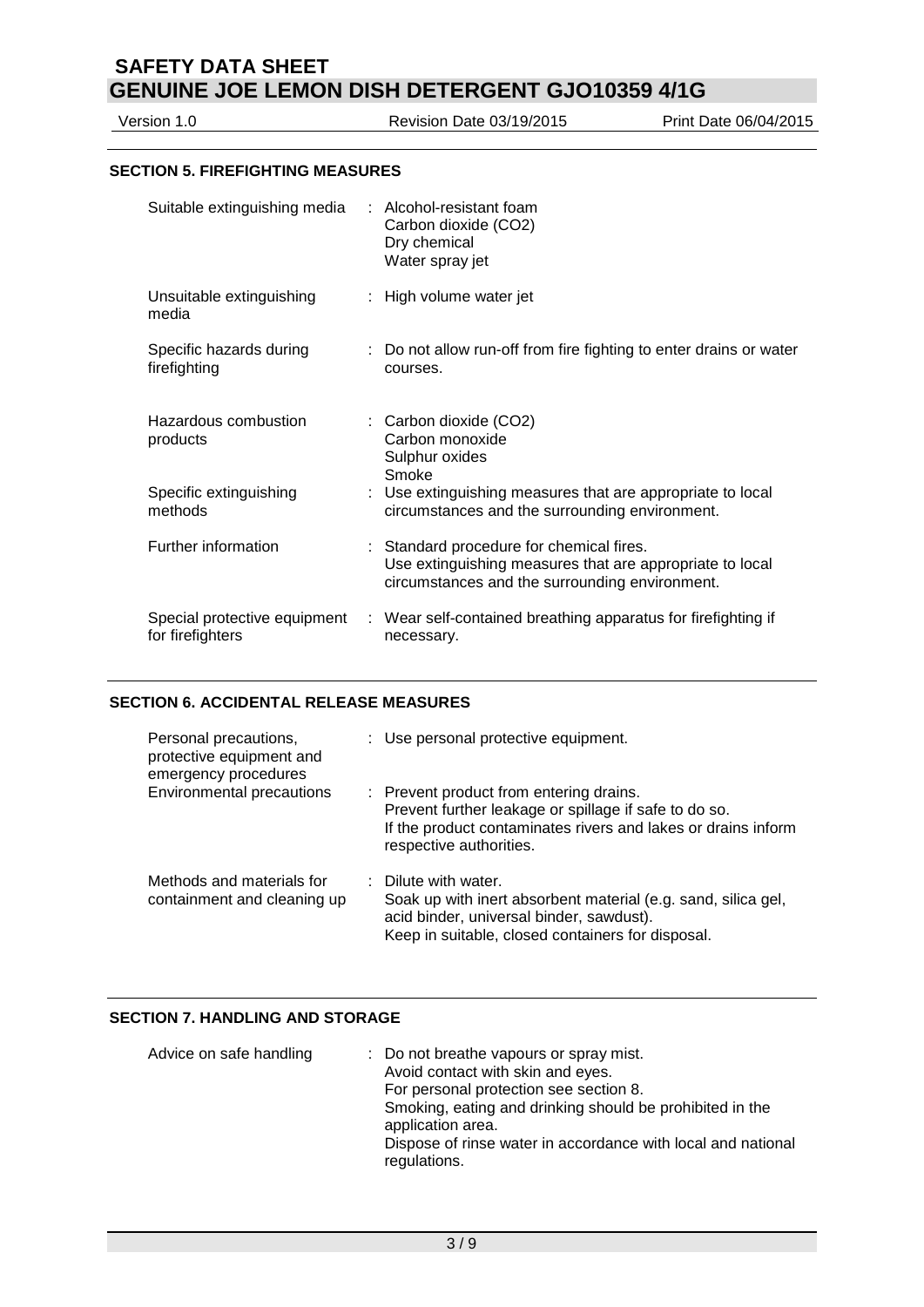| Version 1.0                 | <b>Revision Date 03/19/2015</b>                                                                                                                                                                              | Print Date 06/04/2015 |
|-----------------------------|--------------------------------------------------------------------------------------------------------------------------------------------------------------------------------------------------------------|-----------------------|
| Conditions for safe storage | : Keep container tightly closed in a dry and well-ventilated<br>place.<br>Observe label precautions.<br>Electrical installations / working materials must comply with<br>the technological safety standards. |                       |
| Materials to avoid          | : No materials to be especially mentioned.                                                                                                                                                                   |                       |

# **SECTION 8. EXPOSURE CONTROLS/PERSONAL PROTECTION**

## **Components with workplace control parameters**

Contains no substances with occupational exposure limit values.

| Personal protective equipment |                                                                                                                                            |
|-------------------------------|--------------------------------------------------------------------------------------------------------------------------------------------|
| Respiratory protection        | : In case of insufficient ventilation, wear suitable respiratory<br>equipment.                                                             |
| Hand protection               |                                                                                                                                            |
| Remarks                       | : The suitability for a specific workplace should be discussed<br>with the producers of the protective gloves.                             |
| Eye protection                | : Ensure that eyewash stations and safety showers are close to<br>the workstation location.<br>Safety glasses                              |
| Skin and body protection      | : impervious clothing<br>Choose body protection according to the amount and<br>concentration of the dangerous substance at the work place. |
| Hygiene measures              | : When using do not eat or drink.<br>When using do not smoke.<br>Wash hands before breaks and at the end of workday.                       |

# **SECTION 9. PHYSICAL AND CHEMICAL PROPERTIES**

| Appearance                   | liquid              |
|------------------------------|---------------------|
| Colour                       | light yellow        |
| Odour                        | : characteristic    |
| Odour Threshold              | : no data available |
| рH                           | $: 7.5 - 8.5$       |
| Melting point/freezing point | : no data available |
| Boiling point                | : no data available |
| Flash point                  |                     |
|                              | does not flash      |
| Evaporation rate             | : no data available |
| Upper explosion limit        | no data available   |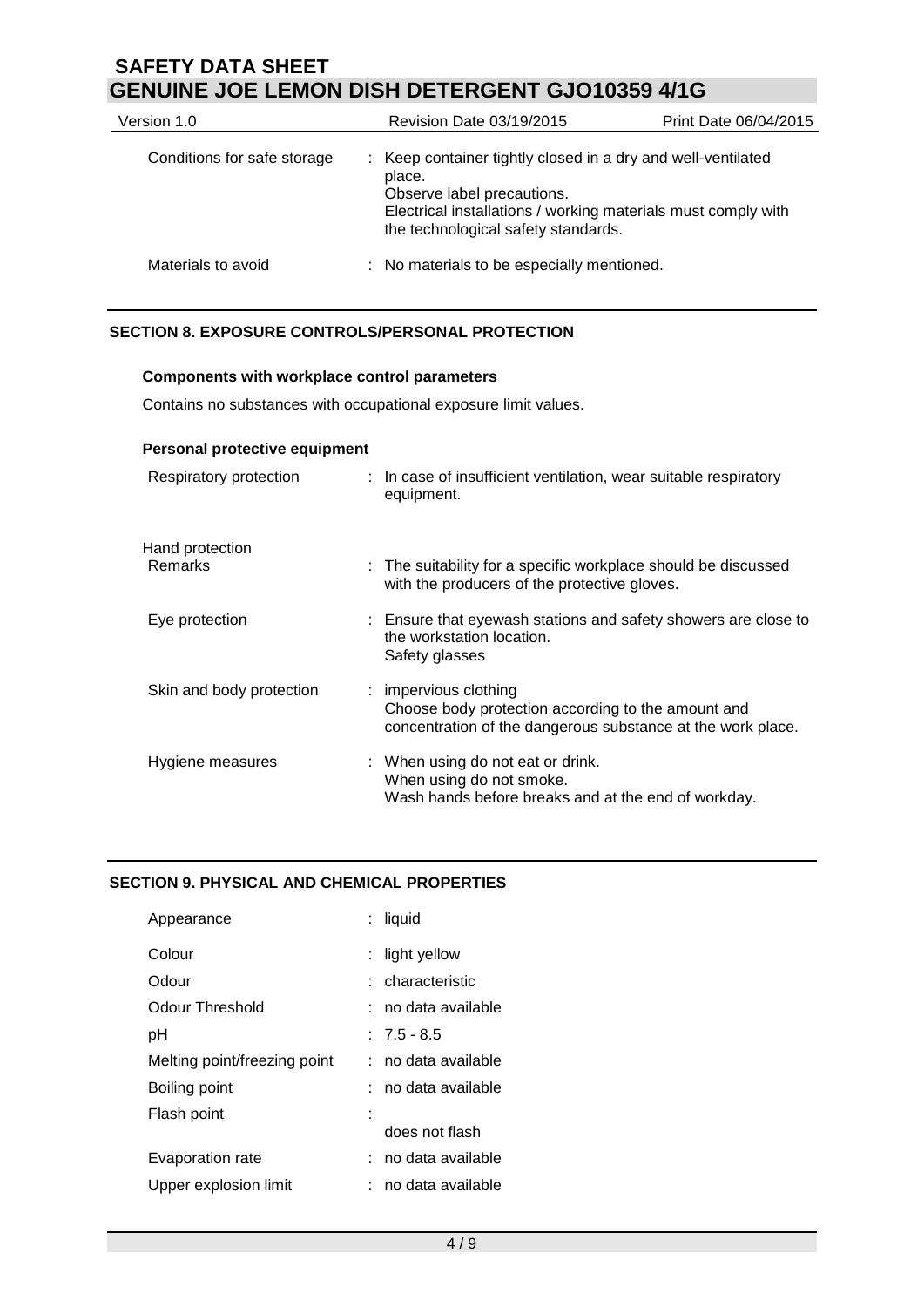| Version 1.0                                | Revision Date 03/19/2015 | Print Date 06/04/2015 |
|--------------------------------------------|--------------------------|-----------------------|
| Lower explosion limit                      | : no data available      |                       |
| Vapour pressure                            | : not determined         |                       |
| Relative vapour density                    | : no data available      |                       |
| Density                                    | : 1 g/cm3                |                       |
| Solubility(ies)                            |                          |                       |
| Water solubility                           | soluble<br>t.            |                       |
| Solubility in other solvents               | : not determined         |                       |
| Partition coefficient: n-<br>octanol/water | : no data available      |                       |
| Auto-ignition temperature                  | : not determined         |                       |
| Thermal decomposition                      | : no data available      |                       |
| Viscosity                                  |                          |                       |
| Viscosity, kinematic                       | : no data available      |                       |

# **SECTION 10. STABILITY AND REACTIVITY**

| Reactivity                            |    | Stable                                              |
|---------------------------------------|----|-----------------------------------------------------|
| Chemical stability                    |    | Stable under normal conditions.                     |
| Possibility of hazardous<br>reactions | ÷. | No decomposition if stored and applied as directed. |
| Conditions to avoid                   |    | no data available                                   |
| Incompatible materials                |    | None.                                               |
| Hazardous decomposition<br>products   |    | : Carbon oxides                                     |

# **SECTION 11. TOXICOLOGICAL INFORMATION**

# **Acute toxicity**

## **Product:**

| Acute oral toxicity | : Acute toxicity estimate : $> 5,000$ mg/kg |
|---------------------|---------------------------------------------|
|                     | Method: Calculation method                  |

# **Skin corrosion/irritation**

#### **Product:**

Remarks: May cause skin irritation and/or dermatitis.

# **Serious eye damage/eye irritation**

## **Product:**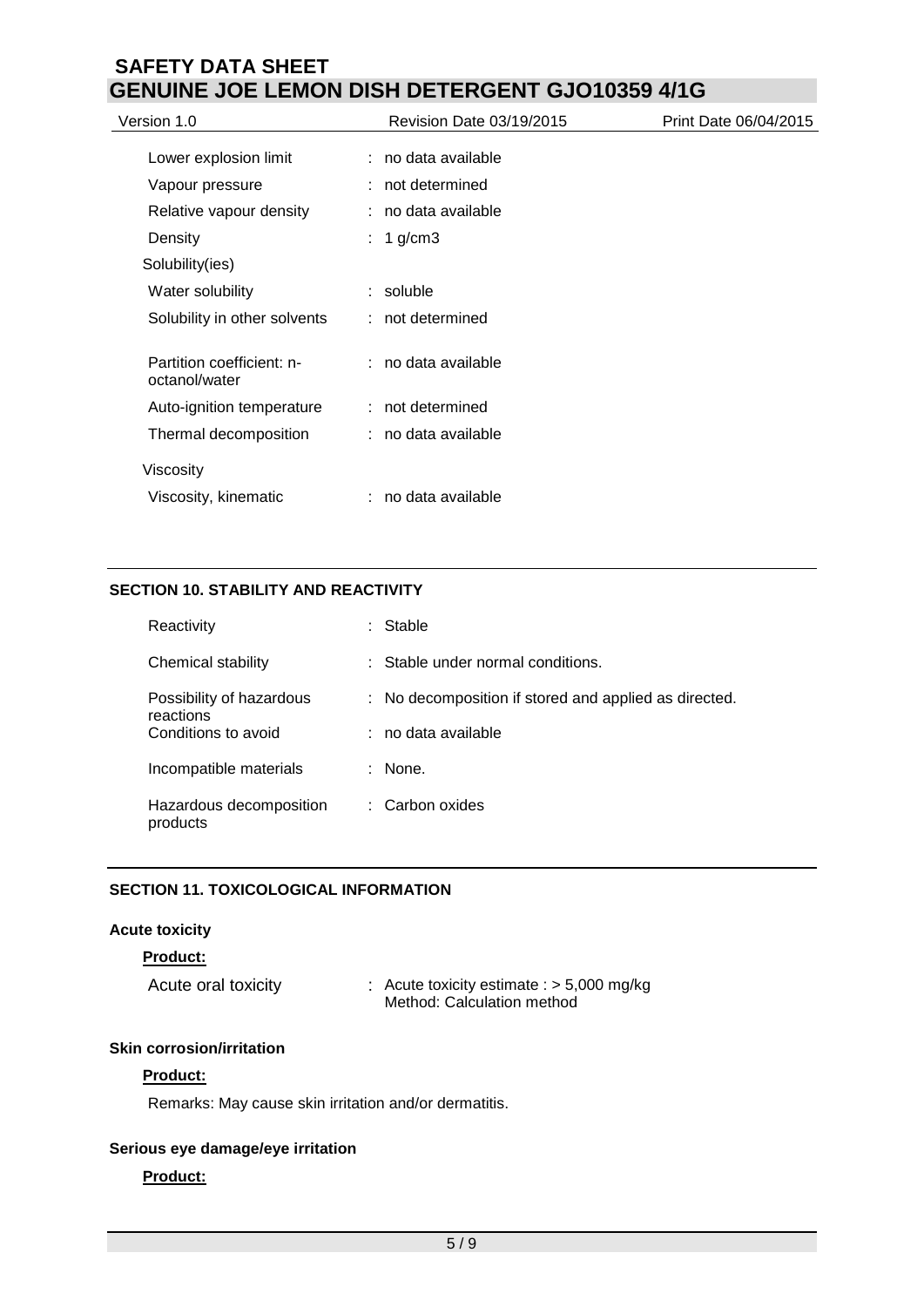Version 1.0 Revision Date 03/19/2015 Print Date 06/04/2015

Remarks: May irritate eyes.

#### **Respiratory or skin sensitisation**

no data available

**Germ cell mutagenicity**

no data available

#### **Carcinogenicity**

no data available

#### **Reproductive toxicity**

no data available

**Sulfonic acids, C14-16-alkane hydroxy and C14-16-alkene, sodium salts: ammonium chloride: dodecyldimethylamine oxide:**

#### **STOT - single exposure**

no data available

#### **STOT - repeated exposure**

no data available

#### **Aspiration toxicity**

no data available

#### **Further information**

#### **Product:**

Remarks: no data available

### **SECTION 12. ECOLOGICAL INFORMATION**

#### **Ecotoxicity**

no data available

#### **Persistence and degradability**

no data available **Bioaccumulative potential**

### **Product:**

| Partition coefficient: n- | : Remarks: no data available |
|---------------------------|------------------------------|
| octanol/water             |                              |

#### **Mobility in soil**

no data available

#### **Other adverse effects**

no data available **Product:**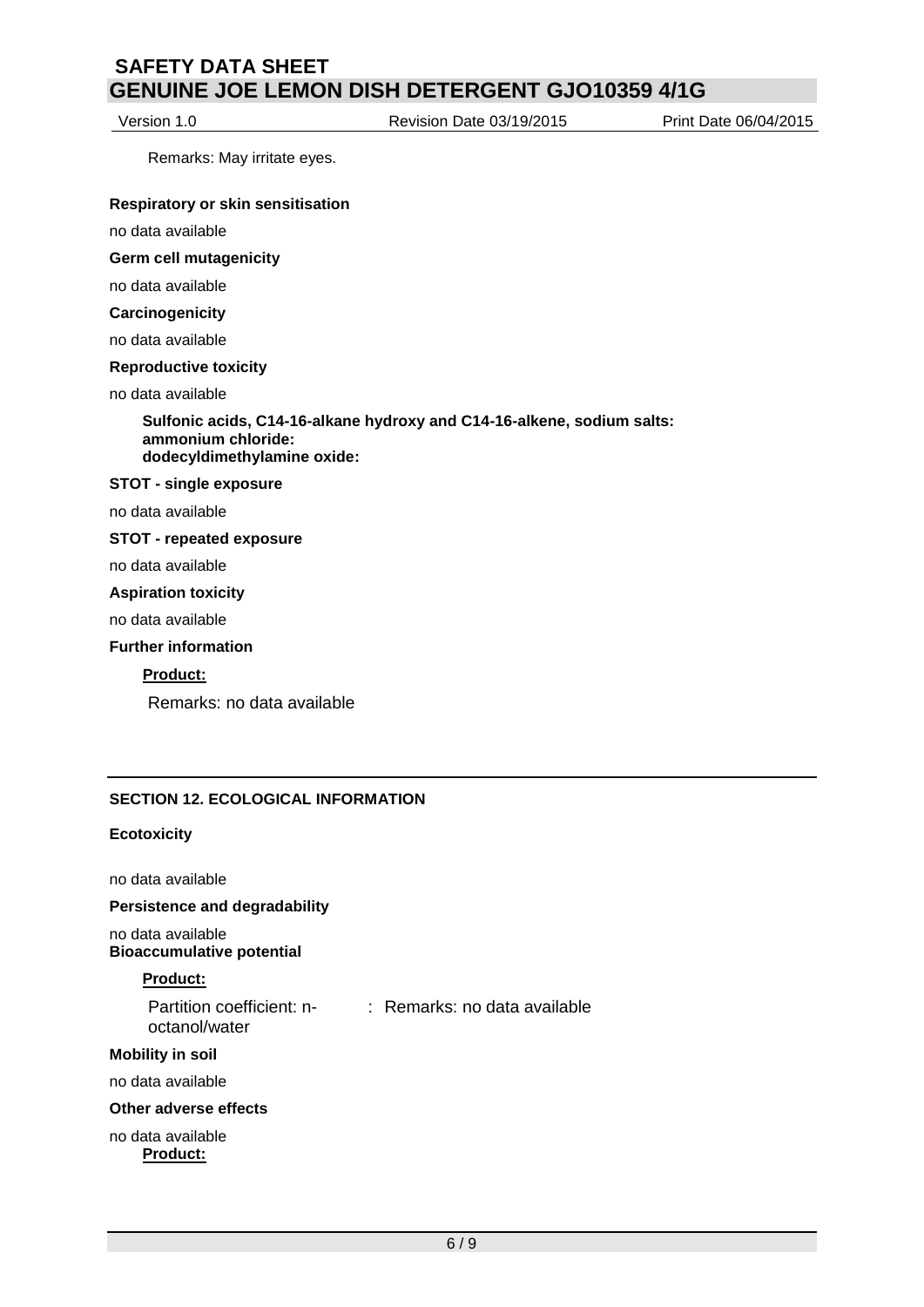| Version 1.0                          | Revision Date 03/19/2015                                                                                                                                                                               | Print Date 06/04/2015 |
|--------------------------------------|--------------------------------------------------------------------------------------------------------------------------------------------------------------------------------------------------------|-----------------------|
| Regulation                           | 40 CFR Protection of Environment; Part 82 Protection of<br>Stratospheric Ozone - CAA Section 602 Class I                                                                                               |                       |
| <b>Remarks</b>                       | <b>Substances</b><br>This product neither contains, nor was manufactured<br>with a Class I or Class II ODS as defined by the U.S.<br>Clean Air Act Section 602 (40 CFR 82, Subpt. A, App.A<br>$+ B$ ). |                       |
| Additional ecological<br>information | $:$ no data available                                                                                                                                                                                  |                       |

## **SECTION 13. DISPOSAL CONSIDERATIONS**

| <b>Disposal methods</b> |                                                                                                                                                                                                                              |
|-------------------------|------------------------------------------------------------------------------------------------------------------------------------------------------------------------------------------------------------------------------|
| Waste from residues     | : The product should not be allowed to enter drains, water<br>courses or the soil.<br>Do not contaminate ponds, waterways or ditches with<br>chemical or used container.<br>Dispose of in accordance with local regulations. |
| Contaminated packaging  | : Empty remaining contents.<br>Dispose of as unused product.<br>Do not re-use empty containers.                                                                                                                              |

# **SECTION 14. TRANSPORT INFORMATION**

Transportation Regulation: 49 CFR (USA): NOT REGULATED AS DANGEROUS GOODS OR HAZARDOUS MATERIAL

Transportation Regulation: IMDG (Vessel): NOT REGULATED AS DANGEROUS GOODS OR HAZARDOUS MATERIAL

Transportation Regulation: IATA (Cargo Air): NOT REGULATED AS DANGEROUS GOODS OR HAZARDOUS MATERIAL

Transportation Regulation: IATA (Passenger Air): NOT REGULATED AS DANGEROUS GOODS OR HAZARDOUS MATERIAL

Transportation Regulation: TDG (Canada): NOT REGULATED AS DANGEROUS GOODS OR HAZARDOUS MATERIAL

### **SECTION 15. REGULATORY INFORMATION**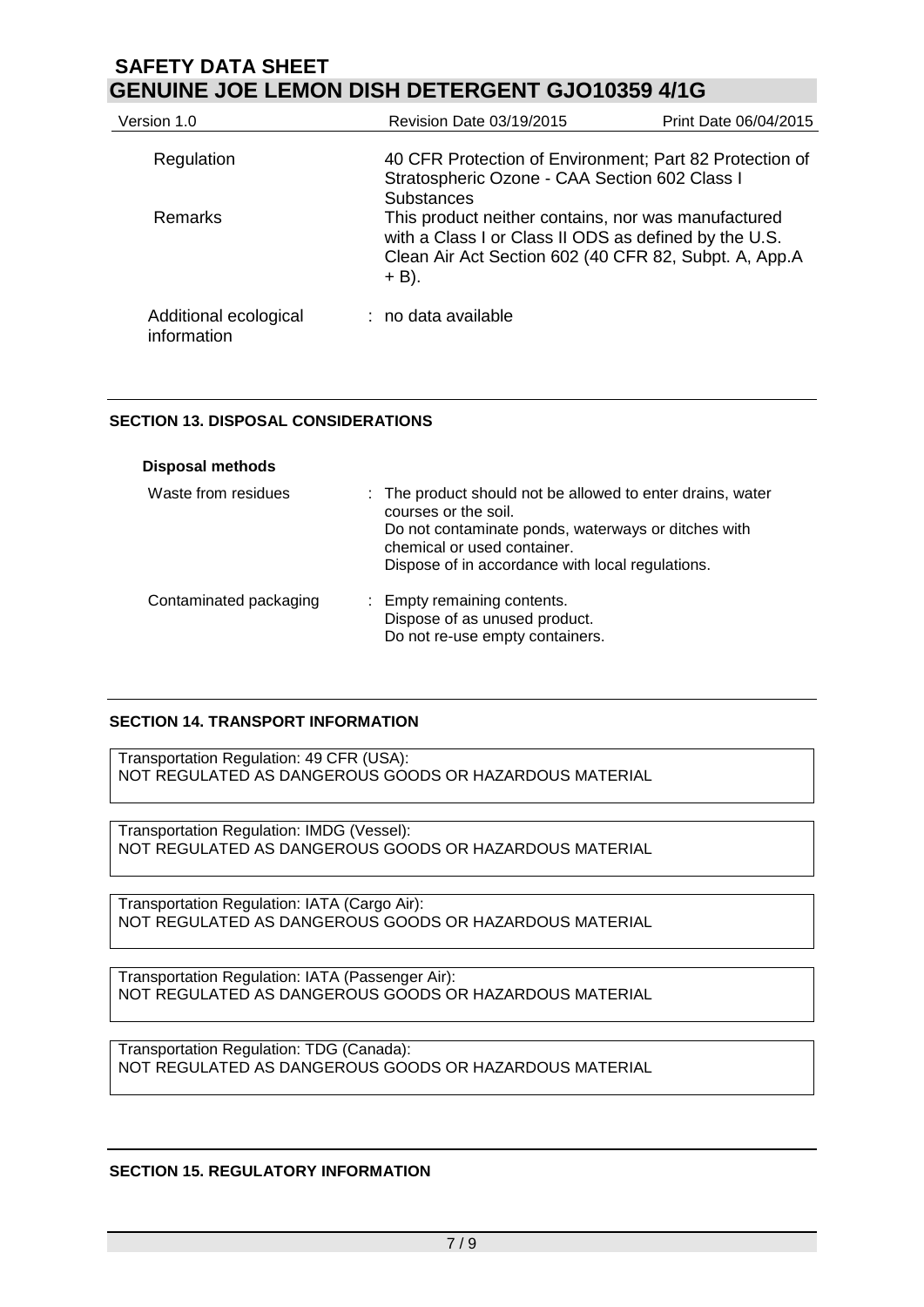Version 1.0 Revision Date 03/19/2015 Print Date 06/04/2015

# **EPCRA - Emergency Planning and Community Right-to-Know Act**

## **CERCLA Reportable Quantity**

| Components        | CAS-No.    |       | Component RQ   Calculated product RQ |
|-------------------|------------|-------|--------------------------------------|
|                   |            | (lbs) | (lbs)                                |
| ammonium chloride | 12125-02-9 | 5000  | ×                                    |

\*: Calculated RQ exceeds reasonably attainable upper limit.

### **SARA 304 Extremely Hazardous Substances Reportable Quantity**

This material does not contain any components with a section 304 EHS RQ.

| SARA 311/312 Hazards                             | : Acute Health Hazard                                                                                                                                                                                  |
|--------------------------------------------------|--------------------------------------------------------------------------------------------------------------------------------------------------------------------------------------------------------|
| <b>SARA 302</b>                                  | : SARA 302: No chemicals in this material are subject to the<br>reporting requirements of SARA Title III, Section 302.                                                                                 |
| <b>SARA 313</b>                                  | : SARA 313: This material does not contain any chemical<br>components with known CAS numbers that exceed the<br>threshold (De Minimis) reporting levels established by SARA<br>Title III, Section 313. |
| <b>California Prop 65</b><br>2,2'-iminodiethanol | WARNING! This product contains a chemical known to the<br>State of California to cause cancer.<br>111-42-2                                                                                             |
|                                                  | The components of this product are reported in the following inventories:                                                                                                                              |
| <b>TSCA</b>                                      | On TSCA Inventory                                                                                                                                                                                      |

| 136A         | <b>UIL LOUA INVENIORY</b>                                           |
|--------------|---------------------------------------------------------------------|
| <b>DSL</b>   | This product contains one or several components that are not on the |
|              | Canadian DSL nor NDSL.                                              |
| <b>AICS</b>  | Not in compliance with the inventory                                |
| <b>NZIoC</b> | Not in compliance with the inventory                                |
| <b>PICCS</b> | Not in compliance with the inventory                                |
| <b>IECSC</b> | Not in compliance with the inventory                                |

### **Inventory Acronym and Validity Area Legend:**

AICS (Australia), DSL (Canada), IECSC (China), REACH (European Union), ENCS (Japan), ISHL (Japan), KECI (Korea), NZIoC (New Zealand), PICCS (Philippines), TSCA (USA)

### **SECTION 16. OTHER INFORMATION**